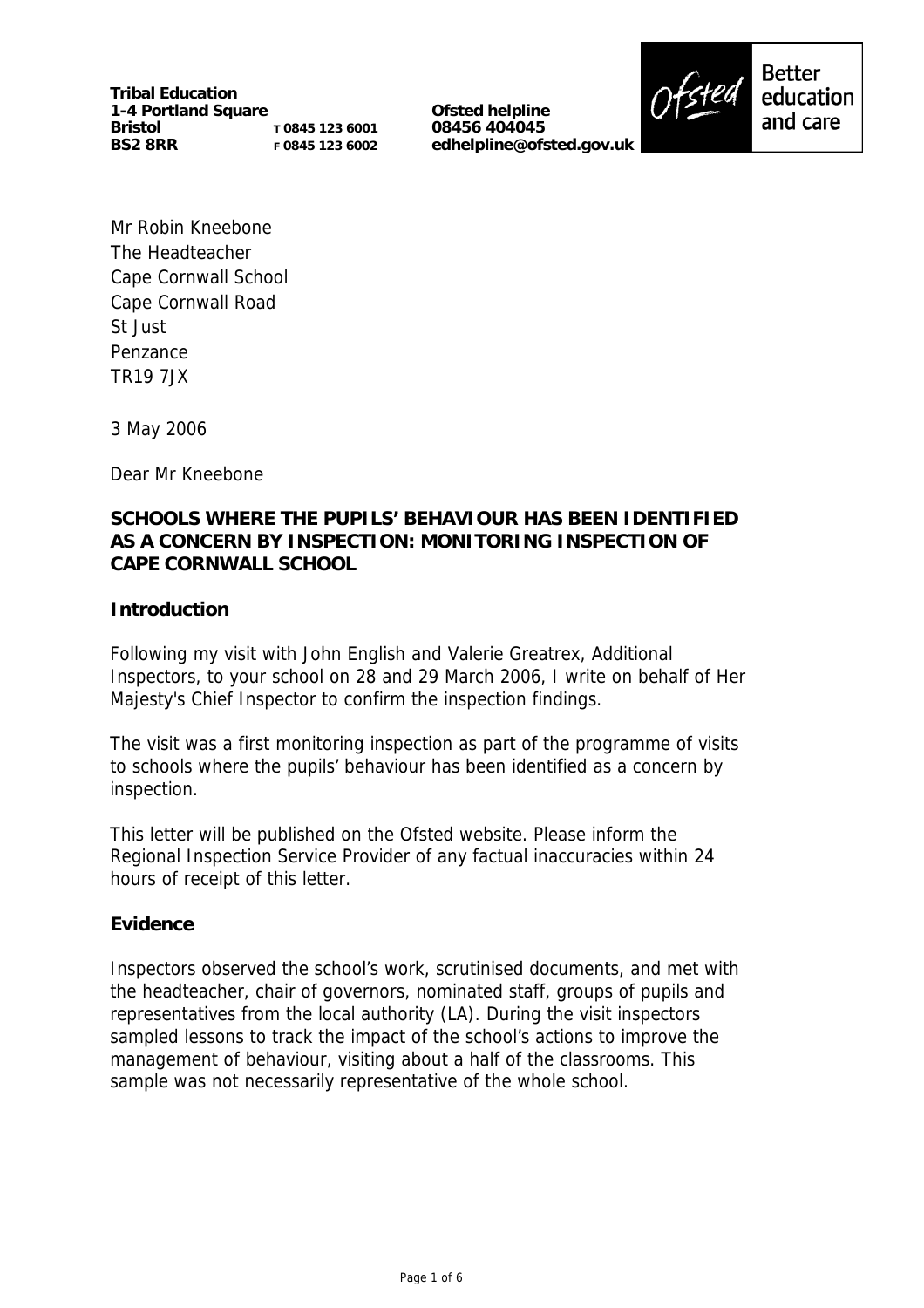

## **Context**

There have been a few changes in staffing since the inspection in January 2005. The turnover in staff and pupils is relatively low. The number on roll is falling, reflecting the changes in the age profile in the area and the increase in holiday homes. Management roles have been restructured. The school has successfully applied for specialist status in the arts from September 2006, focusing on photography, art and music.

### **Achievement and standards**

Over the last three years, standards in Year 9 and Year 11 have been average. The school is rightly proud of the pupils' achievements. Test and examination results show that the pupils have made steady and appropriate progress from their starting points.

In 2005, pupils achieved really well in mathematics in Year 9 and Year 11. Achievement in English in Year 11 was satisfactory but the target set for Year 9 was not reached. Girls' achievement was better than in most other schools. No particular group of pupils had unsatisfactory achievement.

In the fifteen lessons pupils' learning was outstanding in two, good in three, adequate in five and inadequate in five. In the good and outstanding lessons pupils made good gains in knowledge, they showed a clear understanding of the topic that they studied, and they applied new skills competently. In the inadequate lessons pupils' progress was too slow.

### **Personal development and well-being**

The pupils responded well to teachers who were consistent in their management of behaviour and who set clear expectations in their lessons. In the effective lessons pupils behaved very well and were willing and, in some cases, enthusiastic learners. In a few inadequate lessons the pupils knew that, so long as they kept reasonably quiet, the teacher would not bother them and so for much of the lesson they did very little work.

Around the school and in lessons there were no incidents of aggressive behaviour or severe disruption. Behaviour around the school has improved considerably, helped by more effective and targeted supervision at break and lunch times. The pupils interviewed confirmed that behaviour at these times was much better now.

The pupils also spoke very warmly about the increased opportunities that they have to take responsibility and for their voices to be heard. The school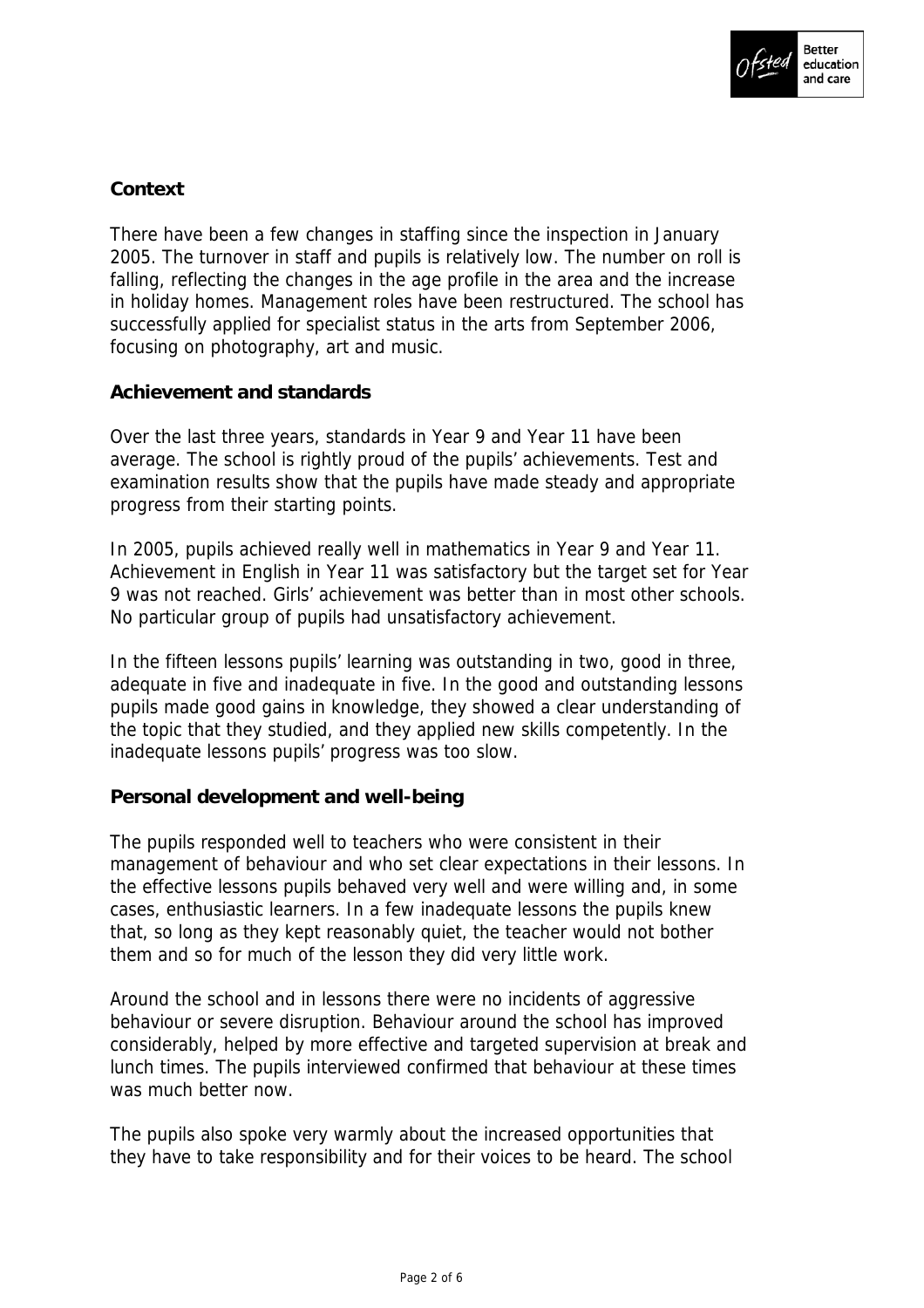

council actively encourages pupils to contribute to making changes, for example in making decisions about the new uniform and the welcome healthier food options at lunch time.

The confidential email helpline for concerns about bullying is viewed very positively by the pupils. There are many opportunities for pupils needing advice and help to be mentored by staff at the school and from external services. These avenues are used by a great many pupils. A few older pupils felt that they would not be comfortable talking to a member of staff about personal problems preferring to talk things over with their friends. However, many would happily approach teachers about work problems.

The school's records of unacceptable behaviour and the number of referrals to the isolation room in school and fixed term exclusions from school show that the degree of unacceptable behaviour remains very high. This school year there have already been 70 fixed term exclusions compared with 69 recorded in the school's self-evaluation form for the whole school year 2004 to 2005. The records for referrals to the isolation room show that this sanction is also used for very challenging behaviours and there have been over 50 referrals to the isolation room this term alone. These figures raise serious concerns about the school's capacity to reduce the amount of unacceptable behaviour.

Progress on the areas for improvement identified by the inspection in January 2005:

- address the issue of pupils' lack of confidence in approaching staff and improve opportunities for the pupils' voice to be heard–good progress
- deal with bad behaviour and unreported bullying more effectively**–**limited progress in dealing with bad behaviour but sensible steps have been taken to encourage the reporting of bullying.

# **Quality of provision**

Where teaching was effective pupils engaged with the lesson, showed a degree of enjoyment, and made good progress. Teachers' plans included a variety of activities that built coherently towards the objectives that are set. Practical work, discussion, problem solving or other imaginative tasks proved both popular and productive. Lessons without that variety, but which used a brisk sequence of focused tasks, also worked well particularly where tasks were carefully designed to match the capability of the pupils and where learning routines were well established.

Where learning was inadequate, there were a number of key reasons. There was some dull teaching which relied too heavily on worksheets or exercises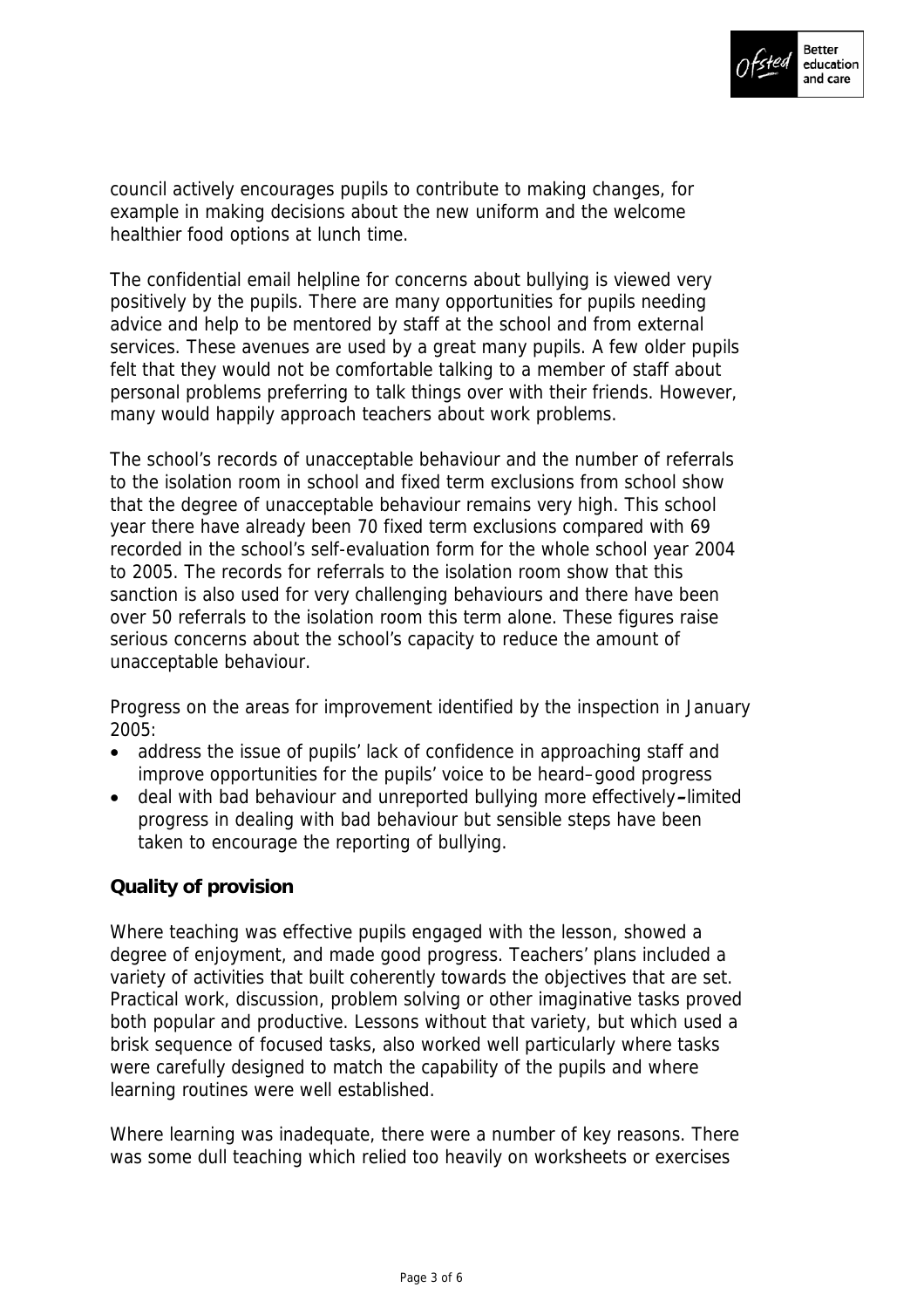

that demanded too little of the pupils. In some instances the teacher spent too long talking at the pupils without encouraging active participation on their part. Some teachers had low expectations of how the pupils should work when set to do individual or paired tasks.

There is still inconsistency in expectations of behaviour. In some lessons teachers insist on pupils paying attention and working with good application. In others teachers overlook pupils' lack of commitment to learning. For example, pupils were seen listening to personal audio systems at inappropriate times. There is also some inconsistency in the application of the behaviour system particularly in relation to how many warnings or other sanctions a pupil receives before the school system, leading to removal from the classroom, takes effect.

Senior managers have arranged support for some teachers where the need has been identified to raise expectations of pupils' behaviour or rate of progress. However, a number of lessons where learning was inadequate were taught by teachers who have not been identified by senior managers as in need of this type of support.

The school has improved the attractiveness of the rewards offered for good work and good attitudes. Pupils spoke appreciatively of the rewards and of the recognition of their efforts through, for example, the naming of 'super students'. Supervision around the site has improved. A police officer played a key role in a Year 10 lesson that included some pupils with challenging behaviour, illustrating the good liaison between staff and external agencies.

The systems for managing unacceptable behaviour have been reviewed in order to make them more transparent and to provide a staged response to pupils with challenging behaviours. The staff have recorded usages of the system over the last two years but records are not fully reliable. The deputy headteacher is already, and sensibly, networking with other schools to research user friendly databases that will improve the security of the school's records.

Progress on the area for improvement identified by the inspection in January 2005:

• address weaknesses in teaching, through raising expectations of pupils' behaviour**–**limited progress.

### **Leadership and management**

There are many initiatives under way, or just about to be implemented, aimed at providing support for weaker teachers and also at improving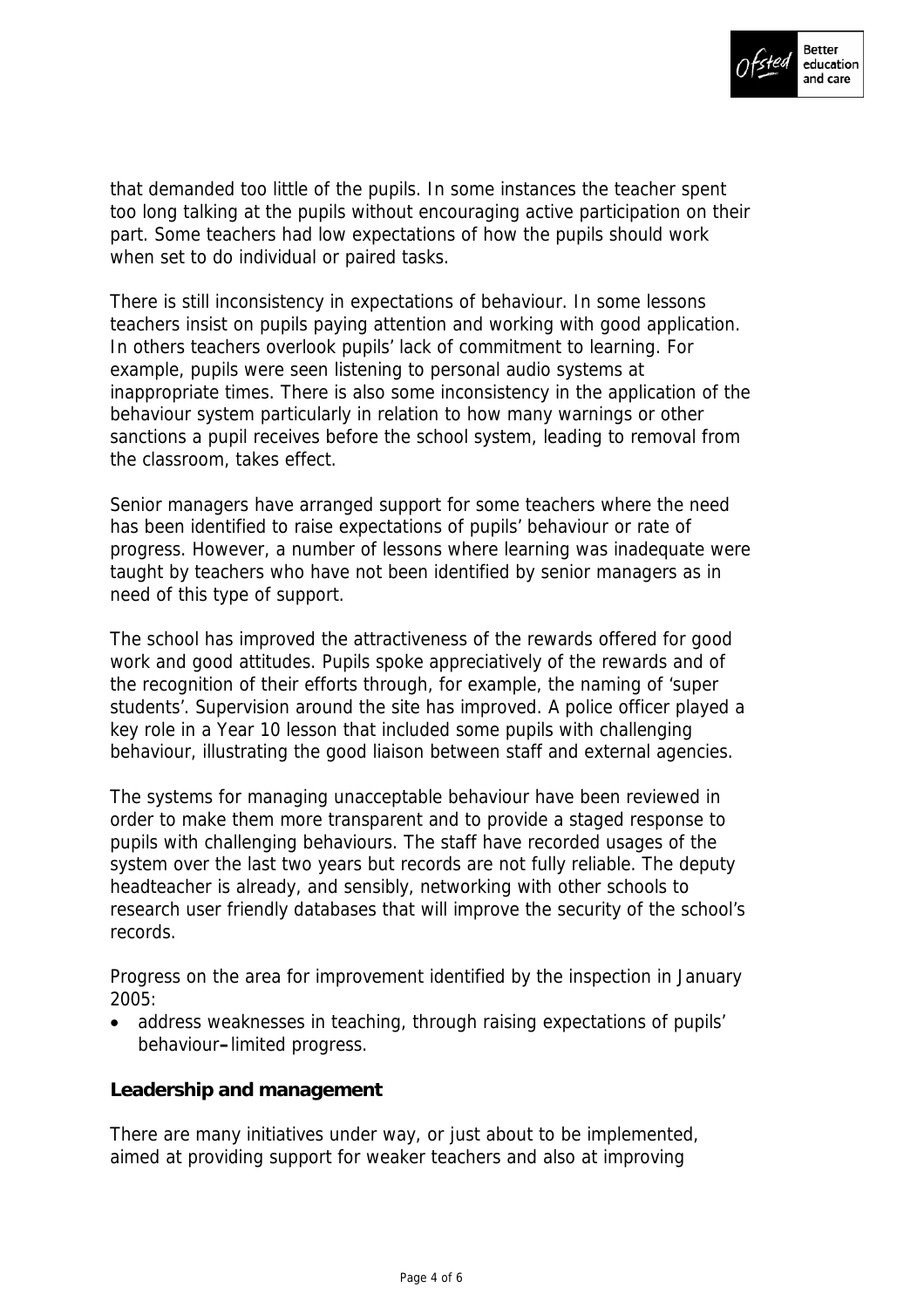

teaching, learning and classroom management in general. Some of these have resulted in improvements, for example, in the quality of the teaching of some of the individuals concerned.

A lack of coordination, however, means that the initiatives are not as effective as they could be. Monitoring is inconsistent. The senior managers have not monitored the quality of teaching and its impact on behaviour systematically. They therefore do not have a clear idea of the nature of the weaknesses and exactly where they occur. As a result, the many good practices that are being advocated are not having enough impact and the school has not made sufficient progress in improving teaching.

The school is rightly proud of its commitment to inclusion and welcomes pupils who have experienced severe problems in other schools. Many staff have worked energetically, and with commitment, to support the large number of pupils who have particular needs and those whose behaviour presents severe challenges. The heads of upper and lower school have shouldered considerable responsibilities in this area. They and other staff go out of their way to help pupils deal not only with life in school but with problems they experience outside.

Sustaining this level of intensive activity is very demanding. The capacity to deliver long term reductions in the level of unacceptable behaviour has not been clearly demonstrated as yet. This is because strategies for managing behavioural difficulties are not sufficiently underpinned by settled organisational structures, systems and practice. The senior managers have not evaluated the school's capacity to reduce the amount of unacceptable behaviour rigorously enough.

As outlined in this letter, the school has made a purposeful stride forwards in one improvement area. In the other two areas progress has not been good enough. More incisive monitoring and evaluation systems are needed to help senior managers to establish the school's capacity to deal with challenging behaviour and the sustainability of the strategies used for this purpose.

### **External support**

Local authority consultants have been actively supporting the school in the last few years. The school has appreciated the guidance and support provided. A new behaviour consultant started working with the school in February 2006. He is assigned to the school three or four days per week until July 2006. This intensive support is part of an LA pilot project focused on improving behaviour management and intended to develop good practice that can be shared with other schools.